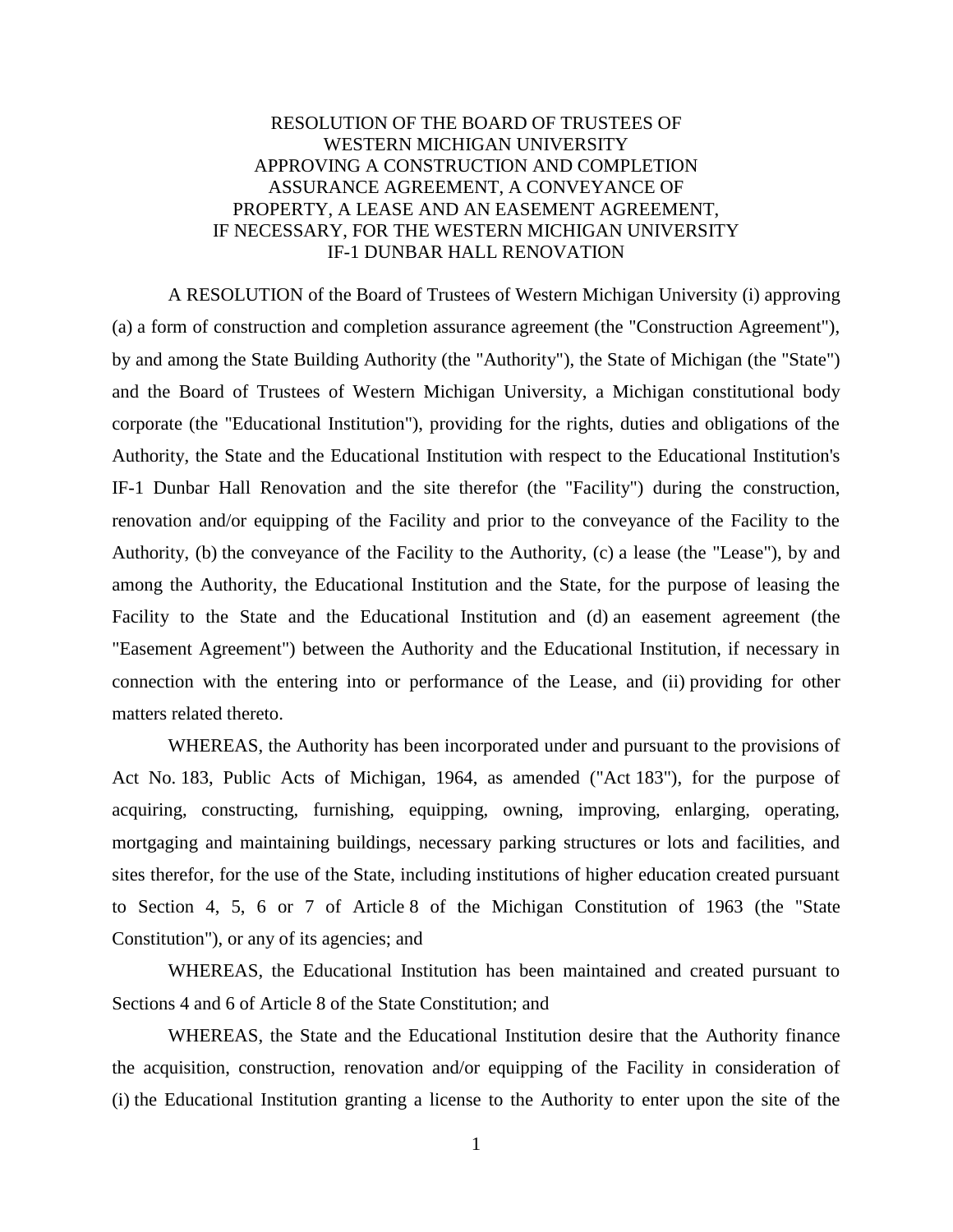Facility (the "Site") in order to undertake such construction, renovation and/or equipping, (ii) the Educational Institution undertaking on behalf of the Authority the oversight of such construction, renovation and/or equipping and (iii) the Educational Institution conveying the Facility to the Authority on or prior to the date of its completion, and the Authority is willing to provide such financing in consideration of the items described above; and

WHEREAS, in accordance with the Construction Agreement, the State and the Educational Institution desire that the Authority acquire the Facility on or prior to the date of its completion, and lease the same to the State and the Educational Institution, and the Authority is willing to acquire the Facility and lease the same to the State and the Educational Institution; and

WHEREAS, the Site is presently owned by the Educational Institution, the Facility will be constructed by the Educational Institution on behalf of the Authority, and it is intended that the Site and the Facility be conveyed to the Authority by the Educational Institution; and

WHEREAS, the acquisition of the Facility by the Authority for use by and lease to the Educational Institution and the State is necessary in order for the State and the Educational Institution to carry out necessary governmental functions and to provide necessary services to the people of the State as mandated or permitted by constitution and law, and the use of Act 183 to accomplish such acquisition represents the most practical means to that end at the lowest cost to the State and the Educational Institution; and

WHEREAS, Section 7 of Act 183 provides that the Lease shall be approved by the Authority, by the State Administrative Board of the State and as provided in an appropriations act and if the Lease is for an institution of higher education existing or created pursuant to Section 4, 5, 6 or 7 of Article 8 of the State Constitution, then in addition, the Lease shall be authorized by the institution of higher education and signed by its authorized officers and, accordingly, it is necessary that the Educational Institution authorize and approve the Lease; and

WHEREAS, if it is determined that (i) the Authority will require an easement from a public road to the Facility over real property owned by the Educational Institution so that the Authority has access to the Facility, (ii) the Educational Institution will require for future use certain easements through the Facility, (iii) the Authority and the Educational Institution will require an agreement to share a common structural wall or (iv) the Authority will require an easement over real property owned by the Educational Institution so that the Authority has sufficient parking available in connection with the reasonable use of the Facility, then in order to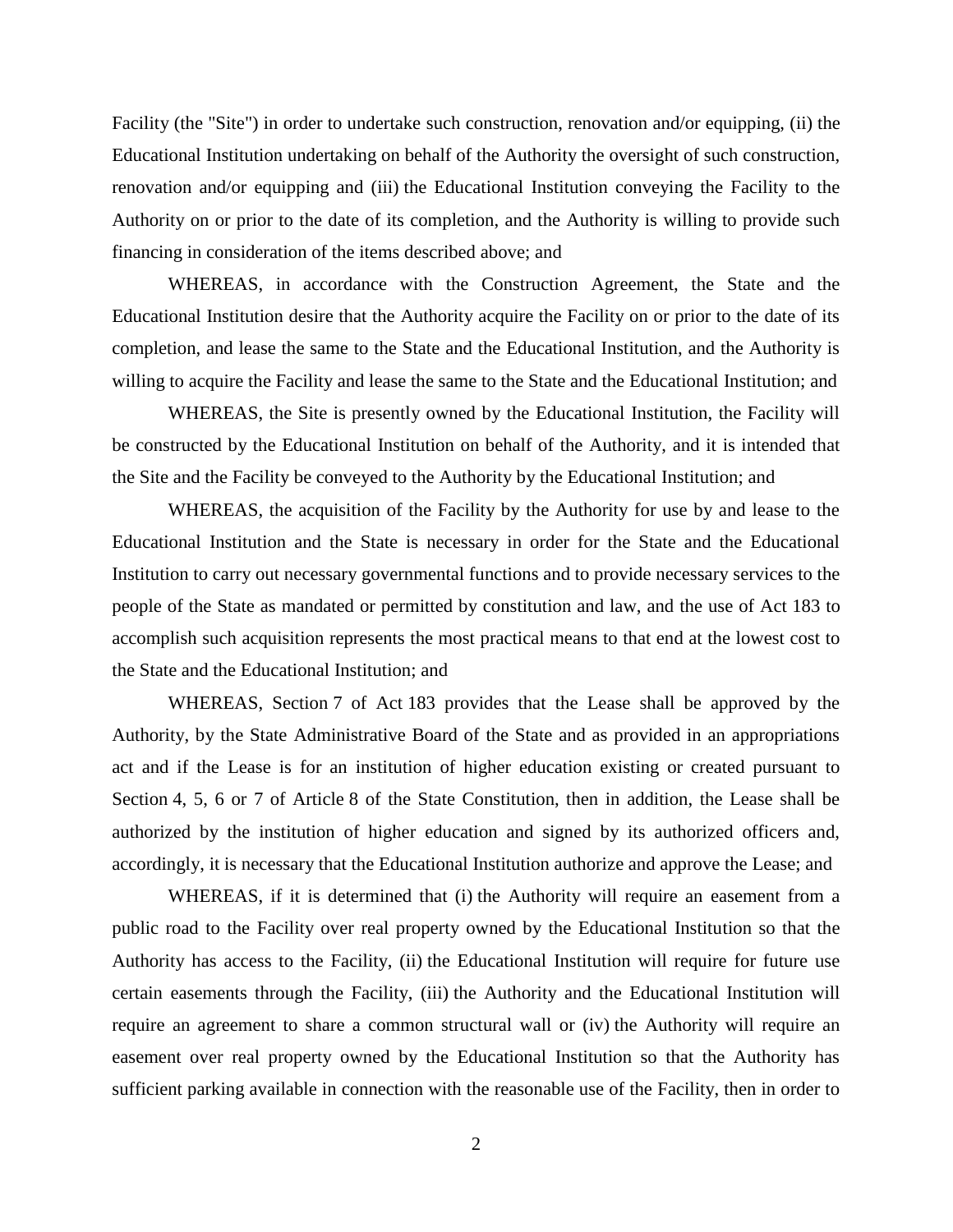meet any such requirement, it may be necessary for authorized officers of the Educational Institution to approve an Easement Agreement to provide for such easements or the sharing of a common structural wall, as the case may be;

NOW, THEREFORE, BE IT RESOLVED BY THE BOARD OF TRUSTEES OF THE EDUCATIONAL INSTITUTION THAT:

1. The plans for the Facility, as filed with the Educational Institution, are hereby approved.

2. The Educational Institution hereby authorizes and approves the Construction Agreement in substantially the form attached as Exhibit A, and any two of the following then seated officers of the Educational Institution: the President, the Treasurer and the Assistant Treasurer are hereby authorized and directed to execute and deliver, at the appropriate time, the Construction Agreement in substantially the form attached as Exhibit A for and on behalf of the Educational Institution. Such officers are hereby authorized to approve such changes in and modifications to the Construction Agreement as do not materially adversely affect the Educational Institution.

3. The conveyance of the Site and the Facility to the Authority in accordance with the Construction Agreement is hereby approved, and any two of the following then seated officers of the Educational Institution: the President, the Treasurer and the Assistant Treasurer are hereby authorized and directed to execute and deliver a warranty deed in substantially the form attached as Exhibit B and bills of sale to accomplish such conveyance in such form as may be from time to time approved by such officers.

4. The Educational Institution hereby authorizes and approves the Lease in substantially the form attached as Exhibit C, and any two of the following then seated officers of the Educational Institution: the President, the Treasurer and the Assistant Treasurer are hereby authorized and directed to execute and deliver the Lease in accordance with the Construction Agreement and in substantially the form attached as Exhibit C for and on behalf of the Educational Institution and such officers are hereby designated as authorized officers of the Educational Institution for purposes of Section 7 of Act 183. Such officers are hereby authorized to approve such changes in and modifications to the Lease as do not materially alter the substance and intent thereof as expressed in the Lease and the request for action submitted to the Board of Trustees in connection therewith; provided such officers are not hereby authorized to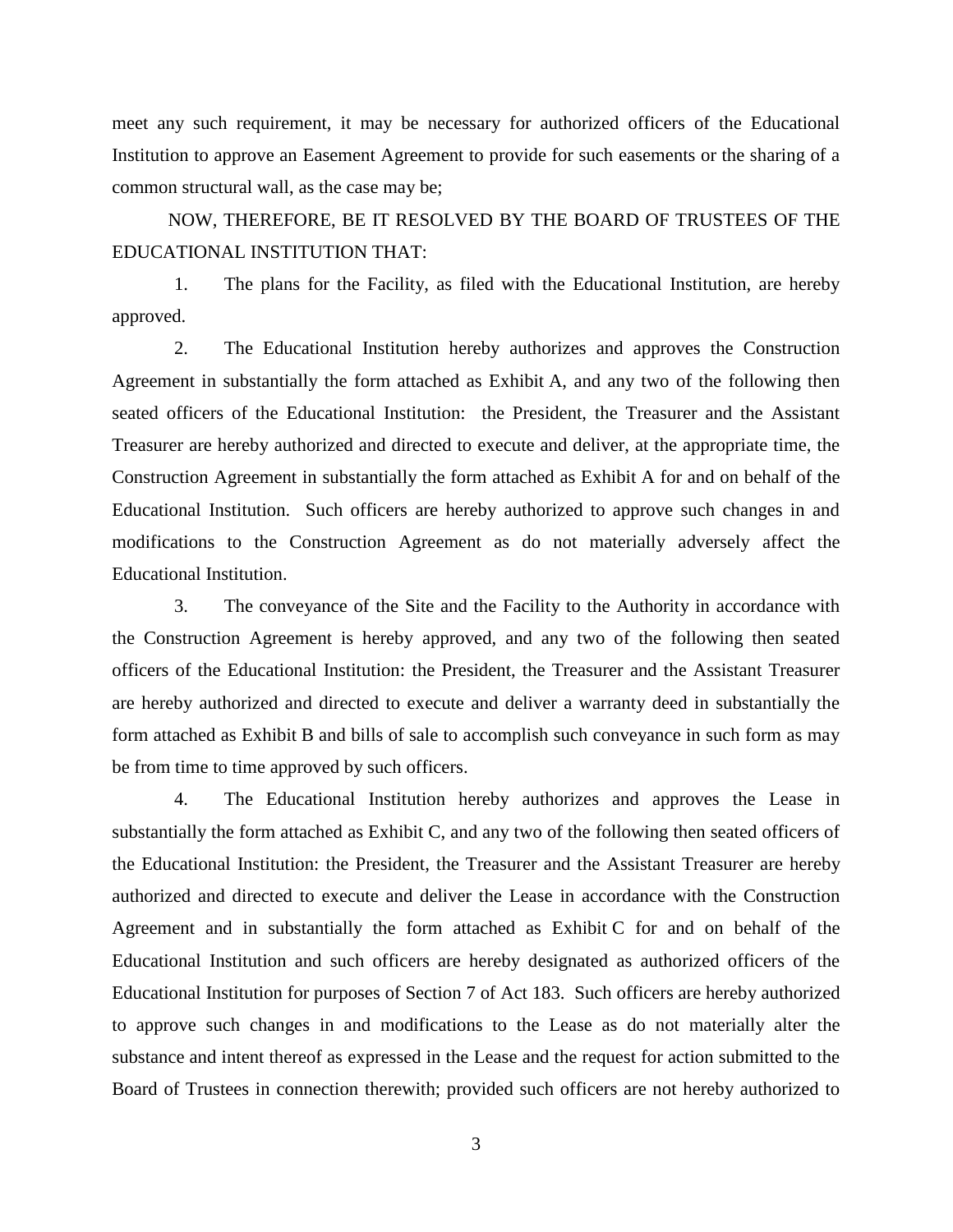approve a change in the Lease with respect to the range of rental, the description of the Facility or the material financial obligations of the Educational Institution contained in the Lease approved herein. The Educational Institution hereby determines that the maximum rental in the amount described below is reasonable and the authorized officers are hereby authorized to approve in the Lease, as executed, rental in annual amounts determined by the final appraisal of "True Rental," but not exceeding \$2,374,000 in any 12-month period and a lease term of not exceeding 40 years.

5. If in connection with the entering into of the Lease, and any two of the following then seated officers of the Educational Institution: the President, the Treasurer and the Assistant Treasurer determine that (i) the Authority will require an easement from a public road to the Facility over real property owned by the Educational Institution so that the Authority has access to the Facility, (ii) the Educational Institution will require for future use certain easements through the Facility, (iii) the Authority and the Educational Institution will require an agreement to share a common structural wall or (iv) the Authority will require an easement over real property owned by the Educational Institution so that the Authority has sufficient parking available in connection with the reasonable use of the Facility, then such officers are hereby authorized and directed to execute and deliver an Easement Agreement, or any amendments thereto, if necessary in order to meet any such requirement.

6. Any of the following then seated officers of the Educational Institution: the President, the Treasurer and the Assistant Treasurer are hereby severally authorized and directed to take or cause to be taken all other actions, including, without limitation, making requests of and approving requests from the Authority and the State and signing certificates, documents or other instruments, each on behalf of the Educational Institution, as they deem necessary or desirable under the circumstances to accomplish the purposes of the transactions authorized in this Resolution.

7. The Educational Institution further confirms its obligations to perform the duties and obligations specified in the Construction Agreement (only upon its execution by authorized officers of the Educational Institution) and the Lease (only upon its execution by authorized officers of the Educational Institution) and acknowledges that such obligations do not depend upon passage of title to the Facility to the Educational Institution without consideration upon

4